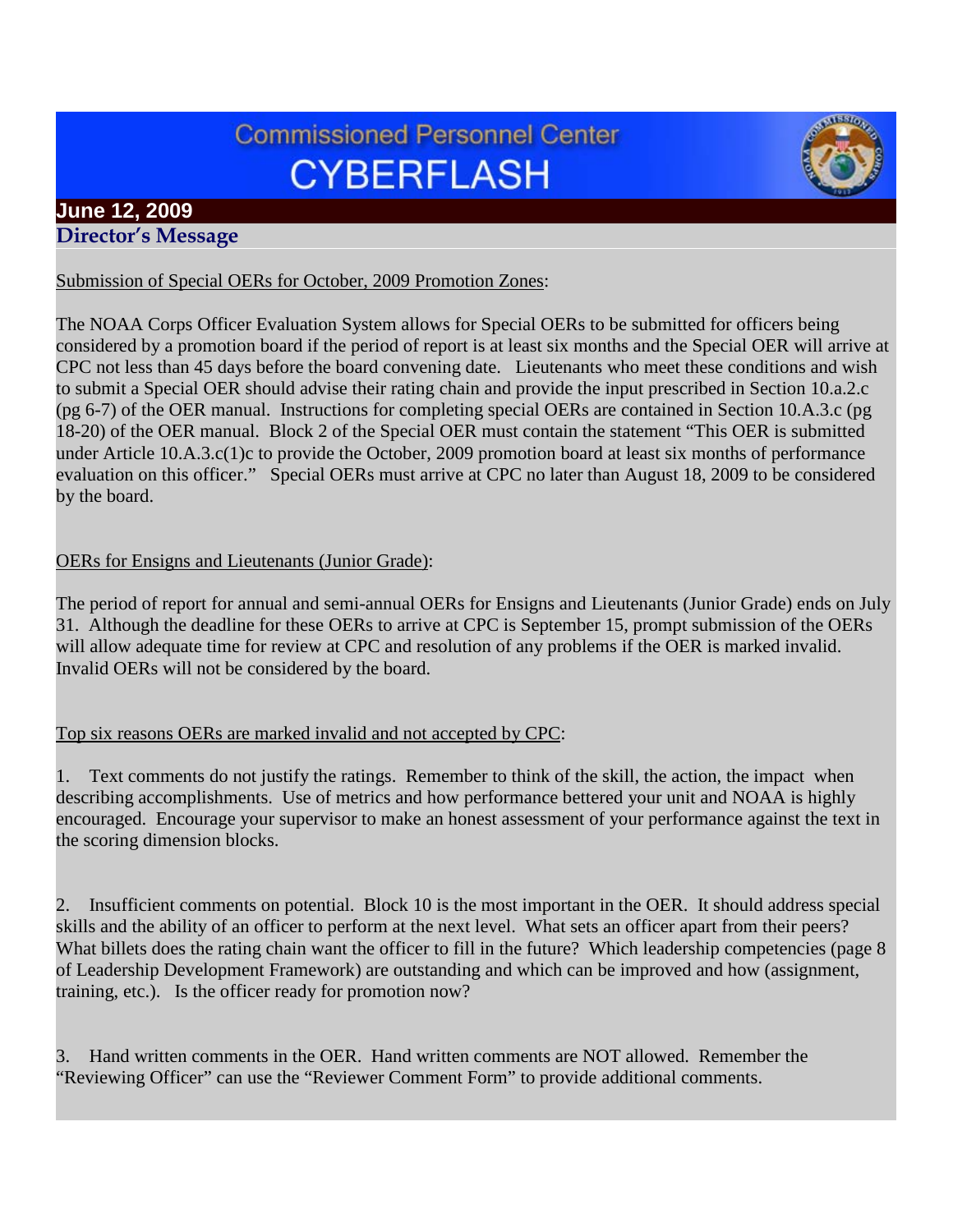4. Original ink signatures missing. Electronic signatures and "for" signatures, fax, scanned, or photocopied OERs or signatures are not allowed.

5. Continuation comments in text blocks. Although text blocks are small, continuation comments are not allowed. Block 10 is large enough to allow further examples of performance as long as the accomplishments are used to show potential.

6. Use of "not observed". Think twice before marking "not observed", particularly for Leadership Skills. You don't have to directly supervise employees to demonstrate leadership skills. You can lead a team, supervise a watch team, lead a project, etc. "Not observed" is also not appropriate for block 5f "Evaluations". A "4" is warranted for officers who do not write OERs but meet their own OER responsibilities (provided timely and useful input to supervisor).

Helpful Links:

"NOAA Corps Officer Evaluation System": <http://www.corpscpc.noaa.gov/careermgmt/evaluation.html>

"Supervisors Guide to NOAA Corps Officers": <http://www.corpscpc.noaa.gov/procedures/index.html>

"NOAA Corps Leadership Development Framework: <http://www.corpscpc.noaa.gov/careermgmt/leadership.html>

CPC Forms: <http://www.corpscpc.noaa.gov/forms/ncforms.html>

Contact CDR Jon Swallow for further guidance on Officer Evaluation Reports.

Ryalcses

**CAPT Raymond C. Slagle, NOAA Director, Commissioned Personnel Center**

## **Approved Retirements/Resignations/Separations**

The following officers have approved retirements, resignations, or separations. Be sure to thank them for their service to NOAA and nation and wish them the best the next time you see these officers!

| ENS Nathan Parker       | June 29, 2009      |
|-------------------------|--------------------|
| CAPT Emily B. Christman | <b>July 1 2009</b> |

**\_\_\_\_\_\_\_\_\_\_\_\_\_\_\_\_\_\_\_\_\_\_\_\_\_\_\_\_\_\_\_\_\_\_\_\_\_\_\_\_\_\_\_\_\_\_\_\_\_\_\_\_\_\_\_\_\_\_\_\_\_\_\_\_\_\_\_\_\_\_\_\_\_\_\_\_\_\_\_\_**